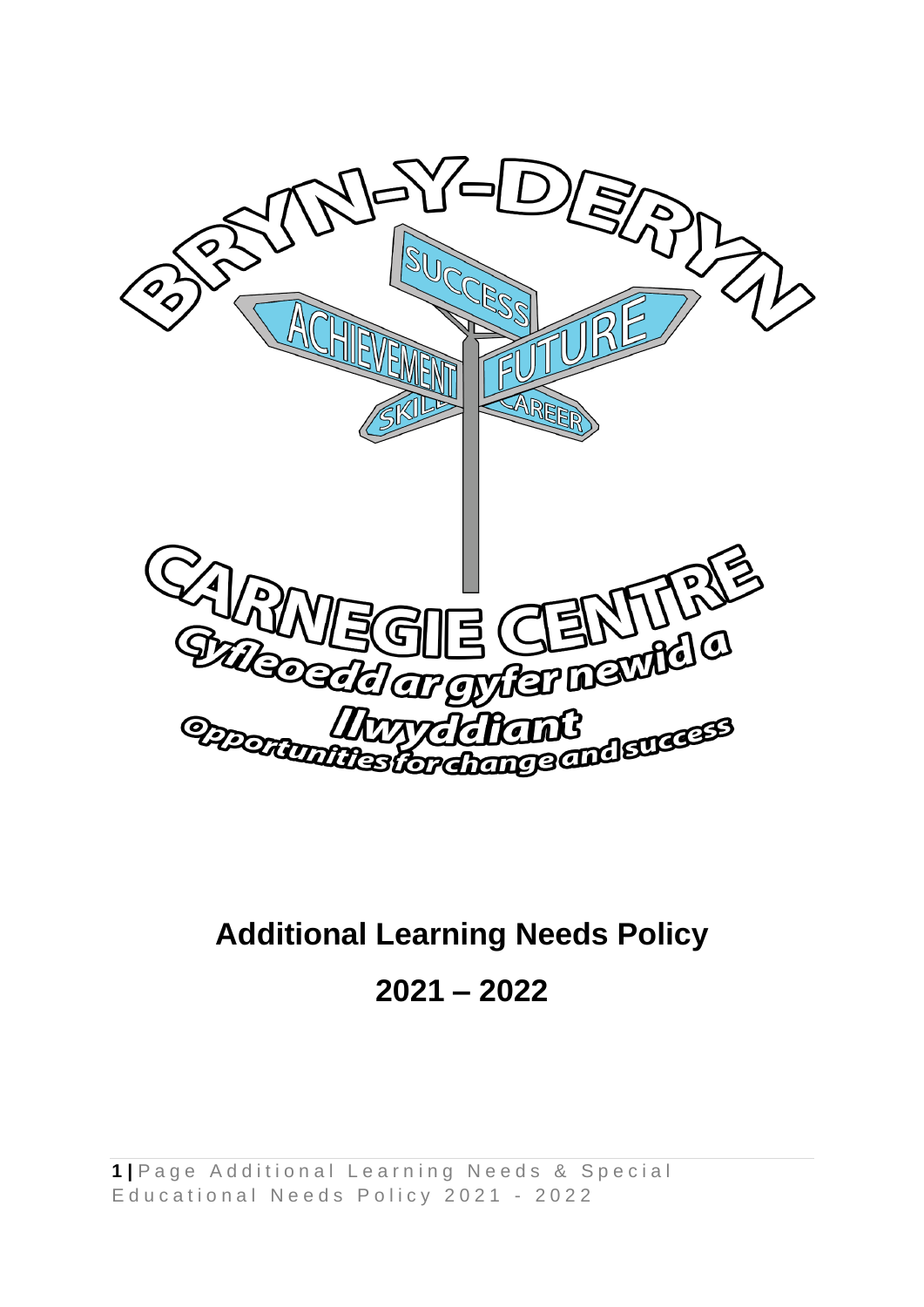## **Additional Learning Need**

All learners who attend Bryn y Deryn (ByD)/ Carnegie Centre (CC) have Additional Learning Needs (ALN) and have been identified as requiring additional learning support under the old code of practice or under the new ALN Bill.

#### **A child has learning difficulties if he or she**

- Has a significantly greater difficulty in learning than the majority of children of the same age
- Has a disability which prevents or hinders them from making use of educational facilities of a kind provided for children of the same age in other schools within the LA

#### **ALN provision**

• For a child over two, educational provision which is additional to, or different from, the educational provision made generally for children of the same age in maintained schools, (other than special schools) in the area.

#### **Additional Learning Needs**

The term 'additional learning needs' is used to identify learners whose learning needs are additional to the majority of their peers.

Learners with additional learning needs include those who:

- Have barriers to learning
- Have disabilities
- Have medical needs
- Have emotional, social and behavioural difficulties and/or mental health needs

Learners are more likely to have additional learning needs (ALN) when they also belong to vulnerable groups including

- Minority ethnic groups
- Refugees/asylum seekers
- Migrant workers
- Looked after children (LACE)
- Young parents and pregnant young women
- Young offenders
- Children and families in difficult circumstances
- Learners at risk of homophobic bullying
- Young carers
- Learners educated otherwise than at school
- Learners learning English as an additional language
- Learners with basic skills needs
- Travellers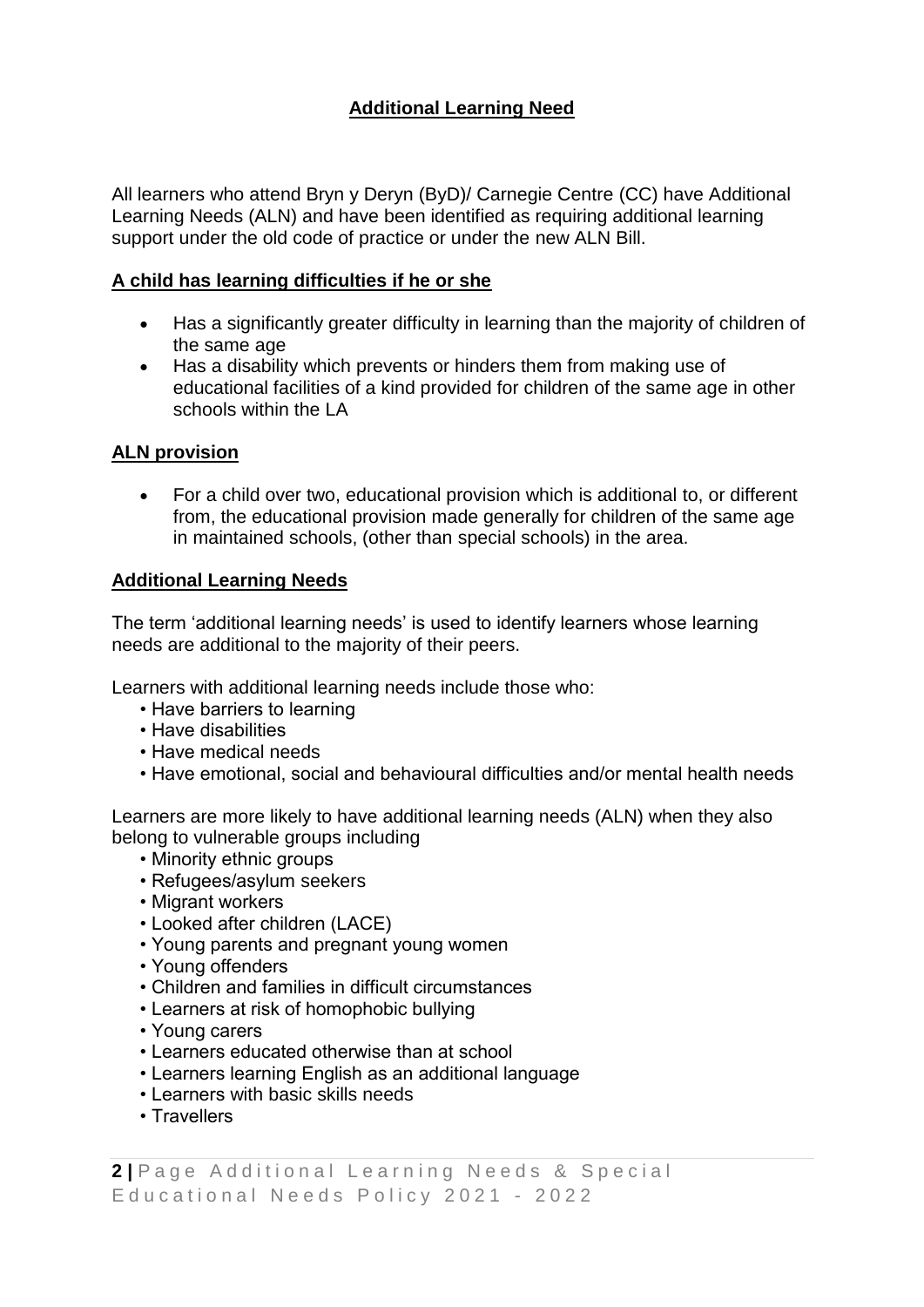#### **Definition of ALN**

- A person has additional learning needs if he or she has a learning difficulty or disability (whether the learning difficulty or disability arises
- A child of compulsory school age or person over that age has a learning difficulty or disability if he or she— (a) has a significantly greater difficulty in learning than the majority of others of the same age, or (b) has a disability for the purposes of the Equality Act 2010 which prevents or hinders him or her from making use of facilities for education or training of a kind generally provided for others of the same age in mainstream maintained schools or mainstream institutions in the further education sector.
- A child under compulsory school age has a learning difficulty or disability if he or she is, or would be if no additional learning provision were made, likely to be within subsection (2) when of compulsory school age.
- A person does not have a learning difficulty or disability solely because the language (or form of language) in which he or she is or will be taught is different from a language (or form of language) which is or has been used at home.

## **Definition of Additional Learning Provision (ALP)**

• "Additional learning provision" for a person aged three or over means educational or training provision that is additional to, or different from, that made generally for others of the same age in— (a) mainstream maintained schools in Wales, (b) mainstream institutions in the further education sector in Wales, or (c) places in Wales at which nursery education is provided.

## **Aims**

- To ensure that each learner has access to the breadth and balance implicit in the National Curriculum and that the educational experiences offered are relevant to the learners' individual needs
- The ALN Policy is part of the school's commitment to inclusion for all. In the furtherance of the above general aim, to identify where learners have barriers, which are hampering such access, and to provide additional support tailored to their individual needs. Intervention and support is given to ensure learners with ALN achieve to their maximum potential

## **Objectives**

- For learners with learning difficulties to be valued and have their successes celebrated equally with those who find success easier to attain
- For learners with ALN to achieve what is expected of them from baseline and prior attainment data
- For learners with ALN to have their views and wishes taken into account and to be involved in the decision-making process, in the light of their age and understanding
- For learners to achieve the targets in IDPs or PSPs, as appropriate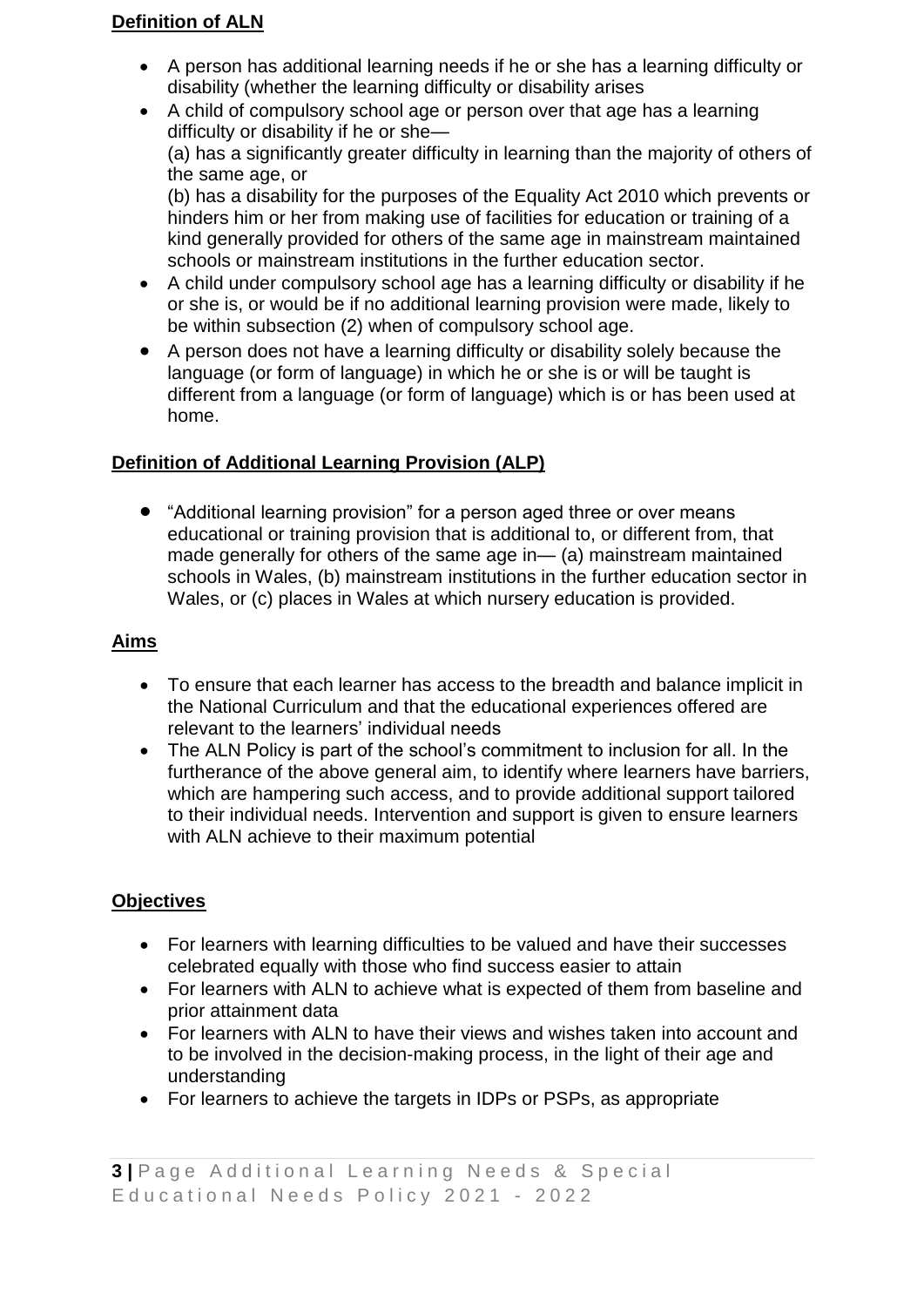- For there to be close co-operation between all agencies concerned with the learner with ALN, including the parents / carers and for interventions to be reviewed regularly
- To create and maintain an environment that is warm, friendly and welcoming
- To provide a stimulating environment for learning and the development of selfdiscipline
- To foster within BvD / Carnegie Centre an ethos that prioritises regard for others, where the rights and dignity of learners and staff are upheld, and where teamwork is nurtured to the advantage of all
- To encourage learners to make informed and positive 'choices' in their lives that contribute towards their development as useful members of society
- To facilitate experiences that build lifelong learning skills relevant to the world
- For learners to be ambitious capable learners
- For learners to be enterprising creative contributors
- For learners to be ethical informed citizens
- For learners to be healthy confident individuals

## **Identification of Need**

The school can use the following methods to identify levels of need and targeted support

- FAP application form
- Transition information received by the school from high schools
- Evidence obtained by teacher observation/ assessment
- SIMS CTF learner information
- Learner progress in relation to Literacy/Numeracy
- Screening /diagnostic tests
- Information from parents / carers
- External exam results

## **The range of provision**

The main methods of provision made by the school are:

- Full-time education in small classes, with additional help and support by class teacher/subject teachers through a differentiated curriculum
- Periods of withdrawal to work on an intervention
- In-class support with adult assistance
- Support from specialists within class or as part of an intervention programme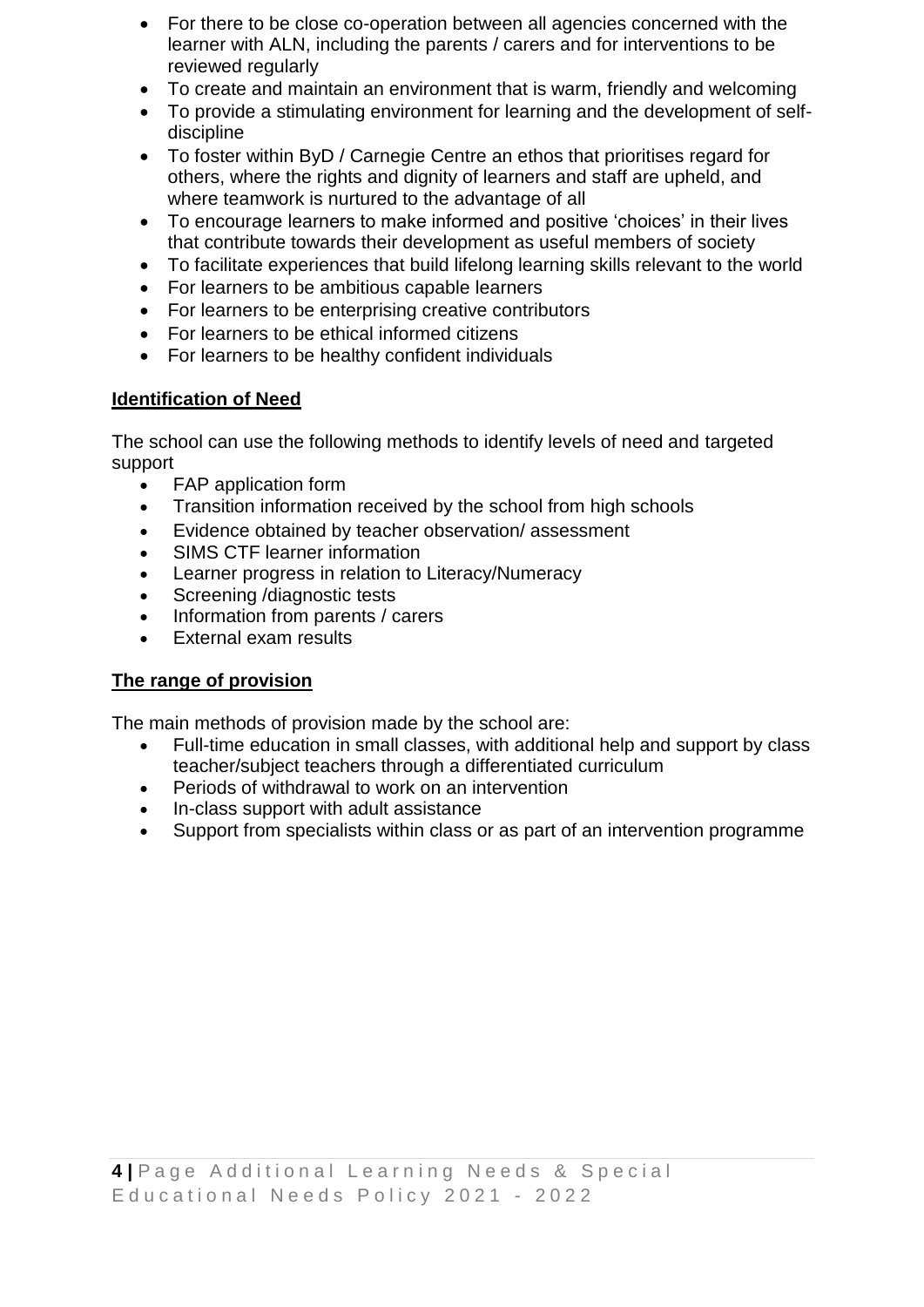## **Staffing for ALN**

All teachers in the school have responsibilities for knowing learners' ALN and planning their teaching for all learners with ALN. TA's have relevant experience and/or training. Every member of staff is Team Teach trained in de-escalation and physical intervention. Staff training in relation to ALN is incorporated into the school's INSET planning. Teachers and TAs attend training courses regularly to update skills and expertise and to plan for opportunities for learners to achieve IDP targets.

## **Role of the Management Committee**

The management committee will:

- Ensure ByD / Carnegie Centre makes the necessary provision for any learner who has ALN through monitoring data and supporting applications for specialist support for learners
- Review the policy and practice annually

## **Role of the Head of Centre (ALNCO 1)**

The Head of Centre will:

- Be the Additional Learning Needs Co-ordinator and responsible person as defined within the ALN Bill Ensure that adequate training is provided to all staff
- Ensure that as far as is reasonably practical all resources required are made available
- Report on matters regarding learners with ALN
- Oversee the ALN needs register
- Conduct annual reviews of Individual Development Plans (IDP)
- Liaise with parents / carers
- Liaise with external agencies
- Keep up to date with local and national guidance on identification and assessment of learners with additional learning needs and its implementation

## **Role of the Senior Leader (ALNCO 2)**

The Senior Leader will:

- Ensure that as far as is reasonably practical all resources required are made available
- Report on matters regarding learners with ALN
- Conduct annual reviews of Individual Development Plans (IDP)
- Oversee the setting of targets and reviewing IDPs, liaising with SLT, teaching staff and TAs
- Liaise with parents / carers
- Liaise with external agencies
- Provide support and quidance to all staff
- Ensure that programmes are put in place for the identification of needs in new entrants and the changing needs as learners' progress through the school
- Track the progress of learners with ALN and challenge any underachievement
- Keep up to date with local and national guidance on identification and assessment of learners with additional learning needs and its implementation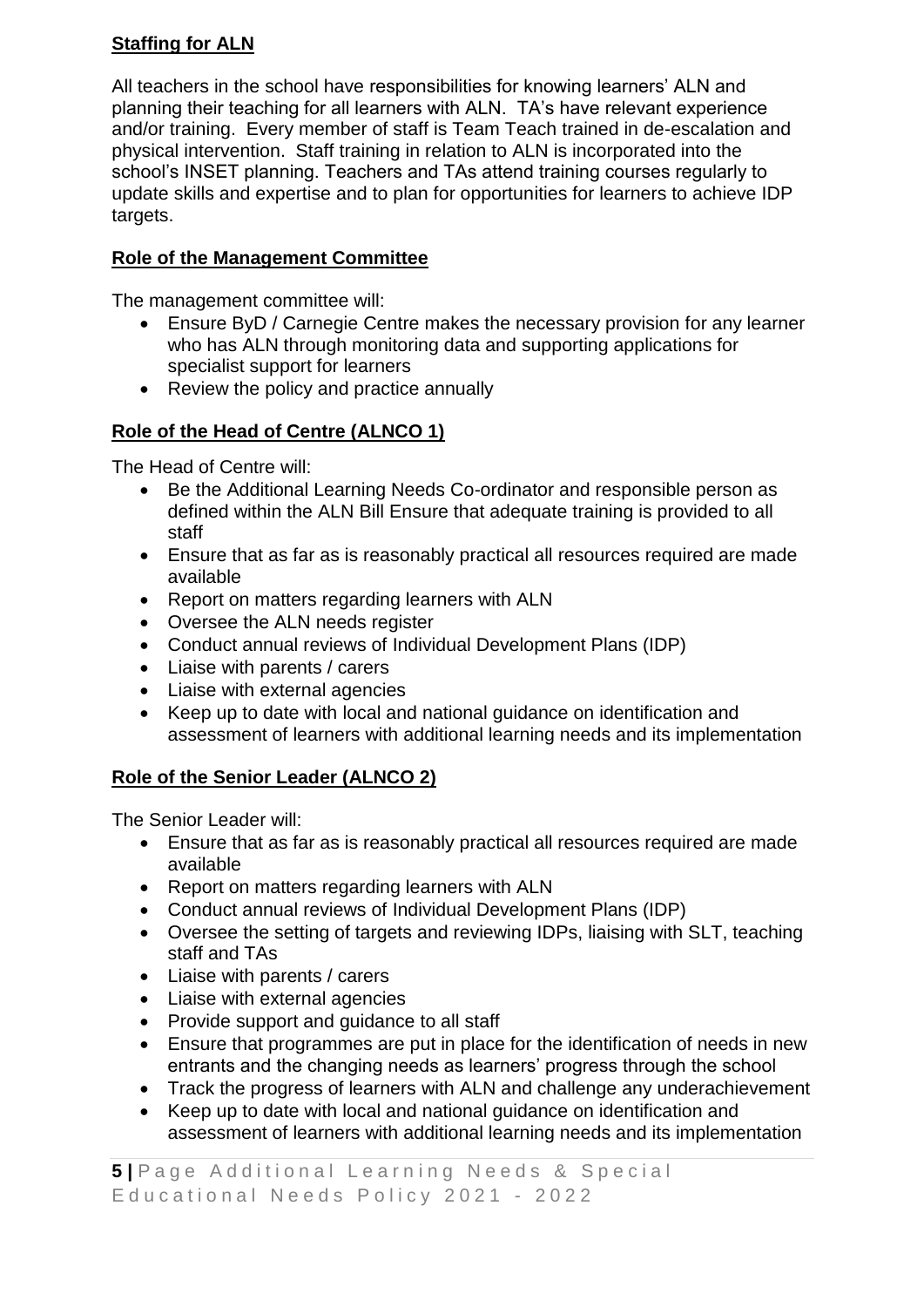## **Role of the Pastoral / Subject Teacher**

The Pastoral / Subject Teacher will:

- Identify each learner's needs and skill levels
- Be aware of learner's pre-admission and ongoing assessment information
- Set IDP Engagement targets every half term
- Fill in and maintain engagement records including tracking learner engagement electronically and reviewing regularly with the learner
- Advise the parents / carers of any concerns
- Provide reports for external agencies
- Provide reports for the annual review process
- Use assessment data effectively to monitor progress and target learning and maintain appropriate records
- Fulfil all other duties required of the subject teacher from the ALN Bill
- Ensure that delivery of the curriculum allows each learner to experience success
- Use IDPs well to plan and deliver teaching that is matched to learners needs
- Plan for opportunities for learners to practice targets
- Ensure support staff used effectively to support learning and engagement
- Plan to support the different learning styles and needs of all learners
- Form part of the Team Around the Family (TAF)
- Support the implementation of school policies

## **Teaching Assistants**

The teaching assistant will:

- Complete daily engagement tracking system
- Read learners pre-admission profiles in order to familiarise with learners needs
- Engage in the life of the school and contribute to whole school policies
- Develop good relationships with all learners, staff and parents / carers
- Develop the necessary knowledge and skills to enhance their role by undertaking relevant training courses
- Be part of the performance development process to enhance their personal development
- Support subject teachers in lesson planning
- Attend regular meetings to discuss issues raised regarding learner's wellbeing and educational progress.

## **Individual Development Plans (IDP's)**

Strategies for learners' progress will be recorded in an IDP. The IDP will record only that which is different from or additional to the normal differentiated curriculum, and will concentrate on individual targets that closely match the learner's needs. The IDPs will be discussed with the learner, parent / carers and other stakeholders and will be reviewed annually.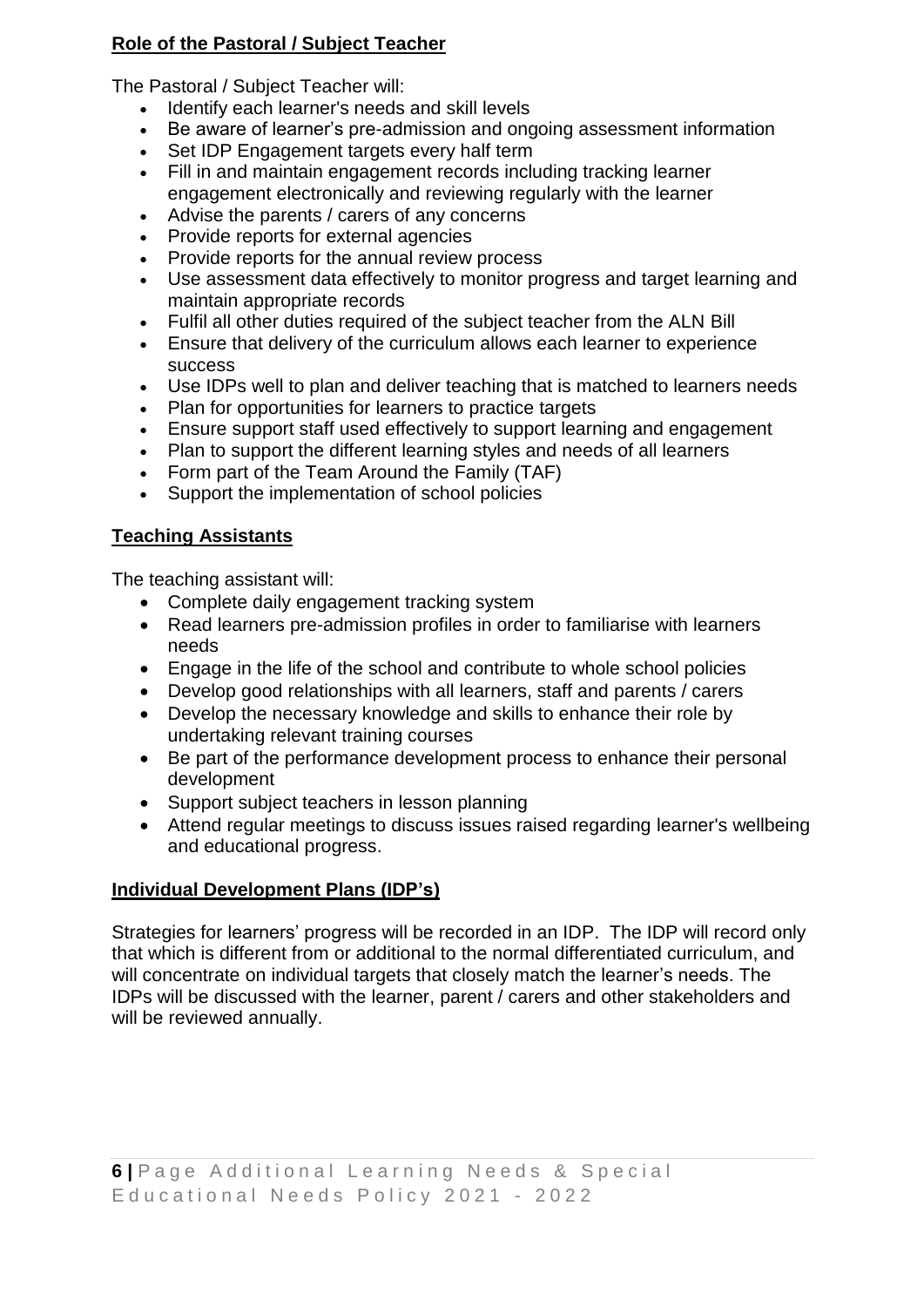#### **Partnership Working**

The ALNCO 1 & 2 will lead on:

- Effective liaison with the LA to ensure that additional support meets learners' needs
- Organising, holding, preparing information for TAF / PCP meetings
- Arrangements for effective transition to Post 16 provision
- Meeting with other external agencies supporting the learners and the school are arranged as necessary e.g. Llamau, Barnardo's

## **Resources**

The school is well resourced both in terms of staffing, accommodation, teaching and learning resources. The school has a wide variety of equipment and experiences to encourage all learners with ALN to engage with learning. Additional support to meet ALN related to disabilities is provided by specialist LA teams. Learners will be in small groups well supported by teaching and support staff. Funding for the main budget comes from the Local Authority and is reviewed by the Management Committee and Finance subcommittee. Additional funding will also be sought through the annual review process and through direct application to the LA.

#### **Admission arrangements**

Normal admission arrangements will apply. (See admissions policy)

#### **Assessment arrangements**

Base line assessments are obtained from previous Fair Access Panel referrals, school records and reports. Previous IDPs / PSPs and risk assessments are also necessary.

Learners are reassessed on entry using a range of standardised and nonstandardised assessments for learning and behaviour records.

## **Access Arrangements**

All learners are eligible for access arrangements. We ensure that every learner who needs support in their exams receives it via application to the relevant exam board by the Examinations Officer.

## **Enriched Curriculum**

The school has developed an enriched curriculum. One day a week, learners attend a Vocational placement. Each course is accredited at different levels and with different bodies. The training placements are overseen by the schools 14–19 Coordinator.

Learners will attend a day at the Pupil Inclusions Project (PIP) at Gabalfa. Learners can engage in a variety of activities including practical / physical activities and personal, social and health education. They will have opportunities to attain a range of accreditations.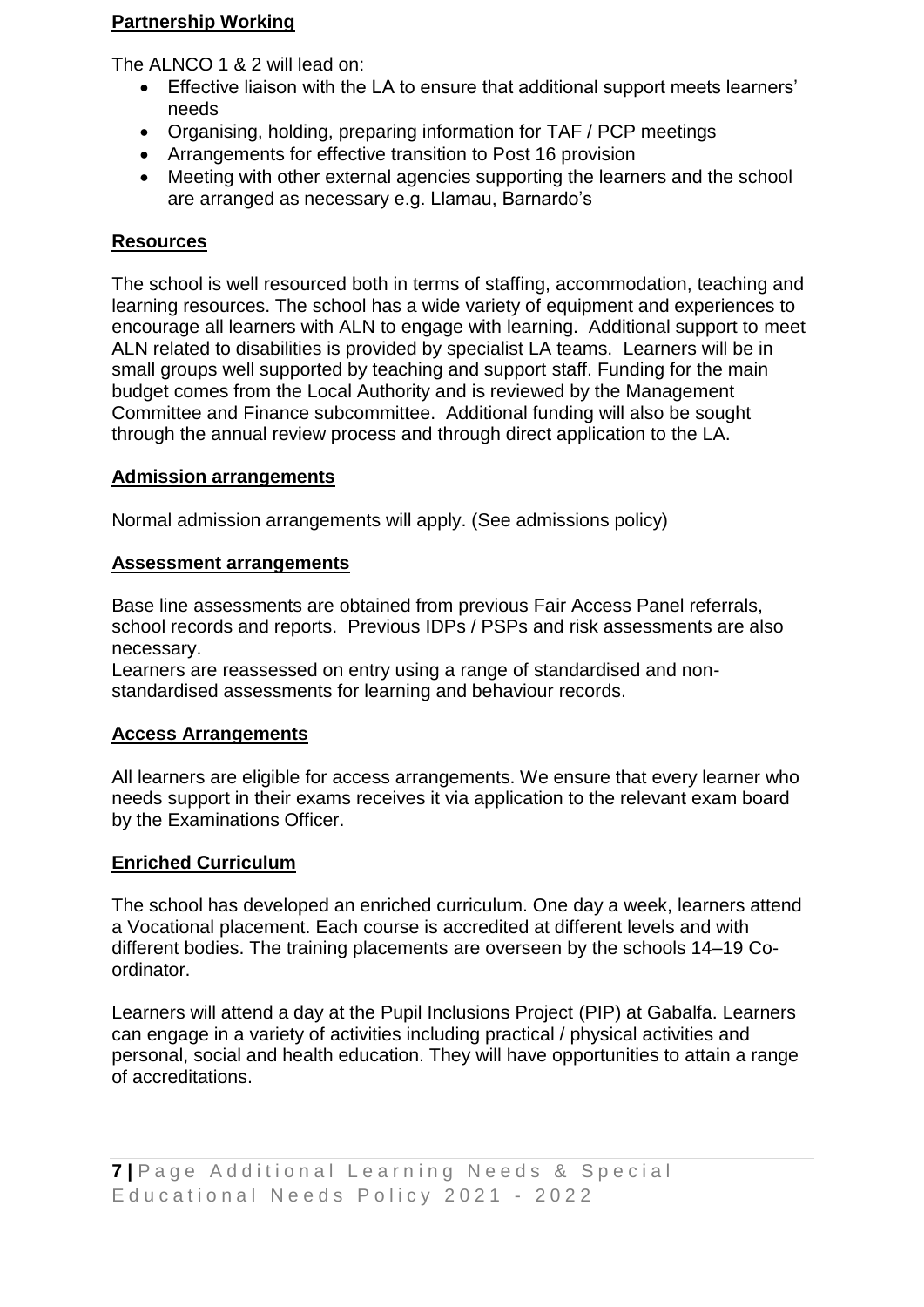#### **Review procedures**

Learner's IDPs are reviewed annually; all agencies involved with the learner including their base school if they have one are invited to attend. Engagement tracking scores are reviewed every lesson, daily, weekly, half termly with direct links to their engagement targets. The electronic engagement tracking system colour codes the analysis for learners to be able to visually understand their engagement. Learner individual targets are written and reviewed half termly. All staff are aware of learners' targets.

## **Partnership with parents/carers**

School-home communication is a high priority. ByD/Carnegie Centre recognises the importance and value of parental support and involvement. In case of complaint or dispute, the matter will be dealt with by the Head of Centre in the first instance. If no satisfactory conclusion is achieved, parents / carers have access to the school's Management Committee and eventually the Local Authority, as outlined in the school's complaints policy. See ALN Bill

Other features of liaison with parents / carers are as follows:

- Daily texts to parents / carers 'Teachers2parents' which includes engagement points and relevant information about their child
- Interviews with parents / carers and learners prior to entry on any programme
- Half termly reviews of progress
- Regular contact is made with parents / carers at specially arranged parent / carer evenings
- TAF meetings, by telephone and arranged meetings whenever necessary to support the learners
- At the end of the academic year, ByD/Carnegie Centre holds a Year 11 awards ceremony to which the parents / carers are invited
- Parents / carers are invited to complete an evaluation questionnaire at the end of every programme/year
- Parents / carers are made aware they are welcome to visit or phone the school at any time

## **Learner involvement**

Learners are involved in the annual review process. Learner advice is always sought for annual reviews and learners are encouraged to attend review meetings. All learners set half termly targets and evaluate progress with their Pastoral Teacher at the end of the half term. Learners voice is encouraged via the School Council.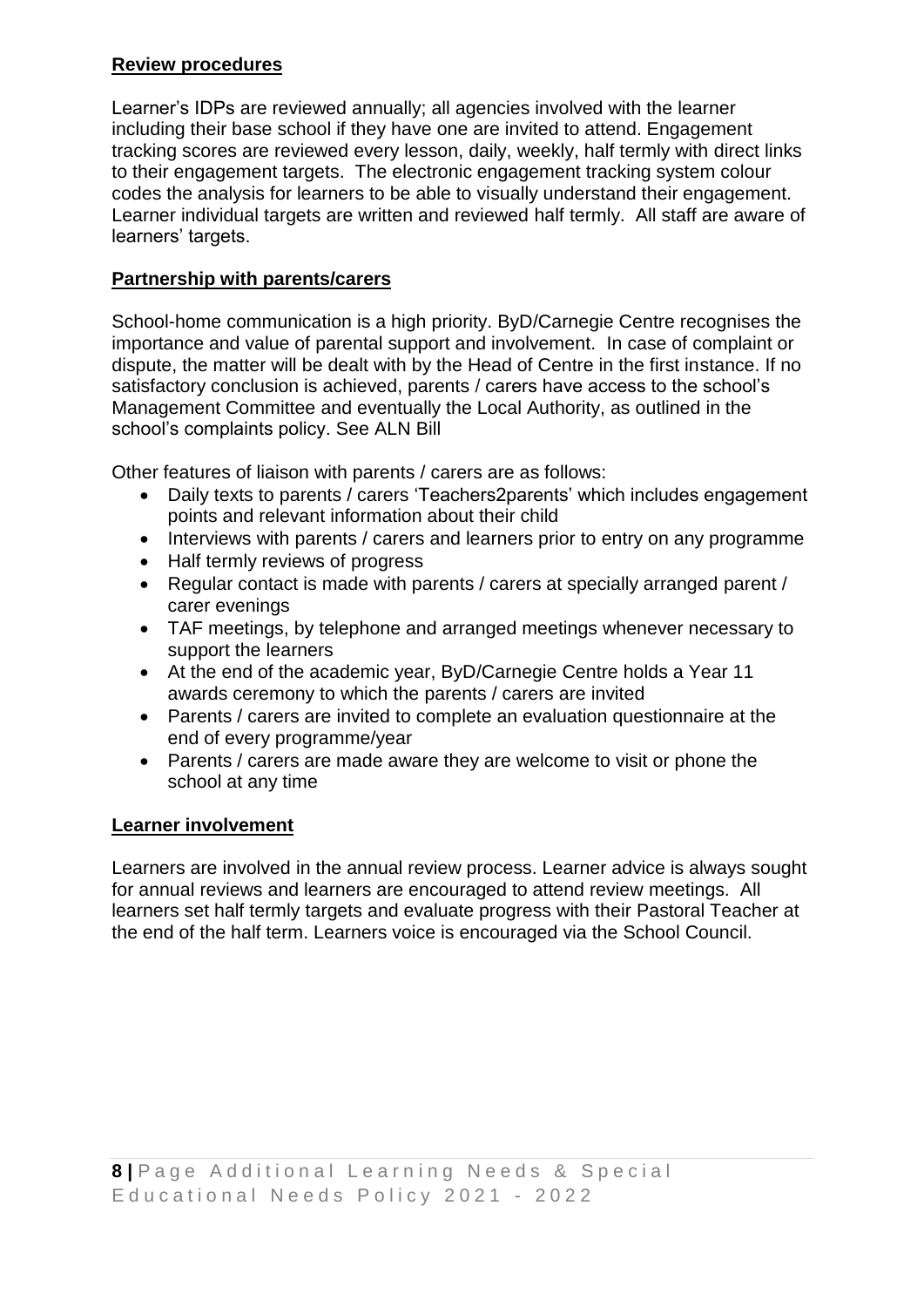## **Evaluation and review of the policy**

The policy will be evaluated annually by the Head of Centre and Management Committee. The effectiveness of meeting the needs of all learners will be an integral part of subject and whole school improvement plans. The school's policy for Additional Learning Needs shall be considered effective if:

- Learners with ALN are responding to the provision made for their individual needs
- Learners with ALN are making progress, or if progress is not considered to be satisfactory that this is acknowledged and acted upon; that further strategies are developed and assistance is sought from outside agencies i.e. Health etc

## **References / Additional Information**

- Education Act, Part IV (2002)
- Disability Act (2021)
- Special Educational Needs and Disability Act (2018)
- Disability Discrimination Act (2010)
- ALN Bill (2021)
- Equality Act (2010)
- A curriculum for Wales guidance (2022)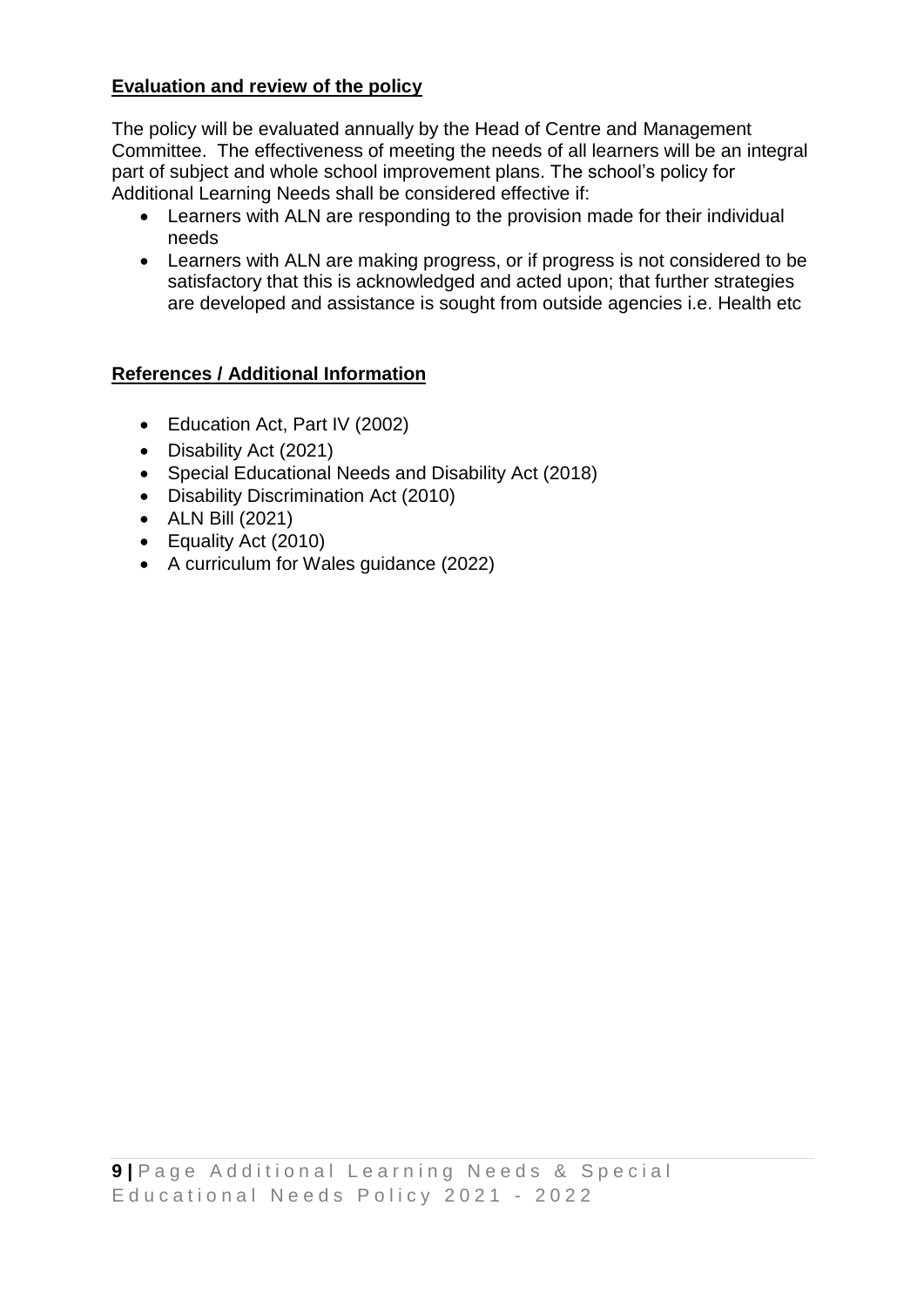## **Half Termly Report Review Checklist**

| Termly / 1/2 Termly                                              |                                                                                                                                                                                                                        |
|------------------------------------------------------------------|------------------------------------------------------------------------------------------------------------------------------------------------------------------------------------------------------------------------|
| <b>English / Maths</b><br><b>Department</b>                      | <b>Pastoral Teacher</b>                                                                                                                                                                                                |
| <b>Review last terms</b><br>English/Maths<br>target/SPLD teacher | Review last terms engagement points and target<br>percentages with learner, other information may be useful<br>- Baseline assessments, pre admission information,<br>statement, EP assessment, medical information etc |
| Identify areas to<br>address                                     | Identify dis-engagement areas with low percentage and<br>discuss how they could improve                                                                                                                                |
| English/ Maths/SPLD<br>teacher set new<br>targets                | Review previous targets and if necessary, Identity new<br>targets                                                                                                                                                      |
| English/ Maths/SPLD<br>teacher<br>Pastoral teacher               | Enter updated Lit & Num Targets<br><b>Report comments</b>                                                                                                                                                              |
| New $\frac{1}{2}$ term                                           |                                                                                                                                                                                                                        |
| ТA                                                               |                                                                                                                                                                                                                        |
| <b>Pastoral TA</b>                                               | Learner targets to be updated on engagement sheet and<br>on Pastoral Walls<br>Print off learner Reports for Record of Achievement                                                                                      |
|                                                                  | Literacy and Numeracy stickers for books and files.                                                                                                                                                                    |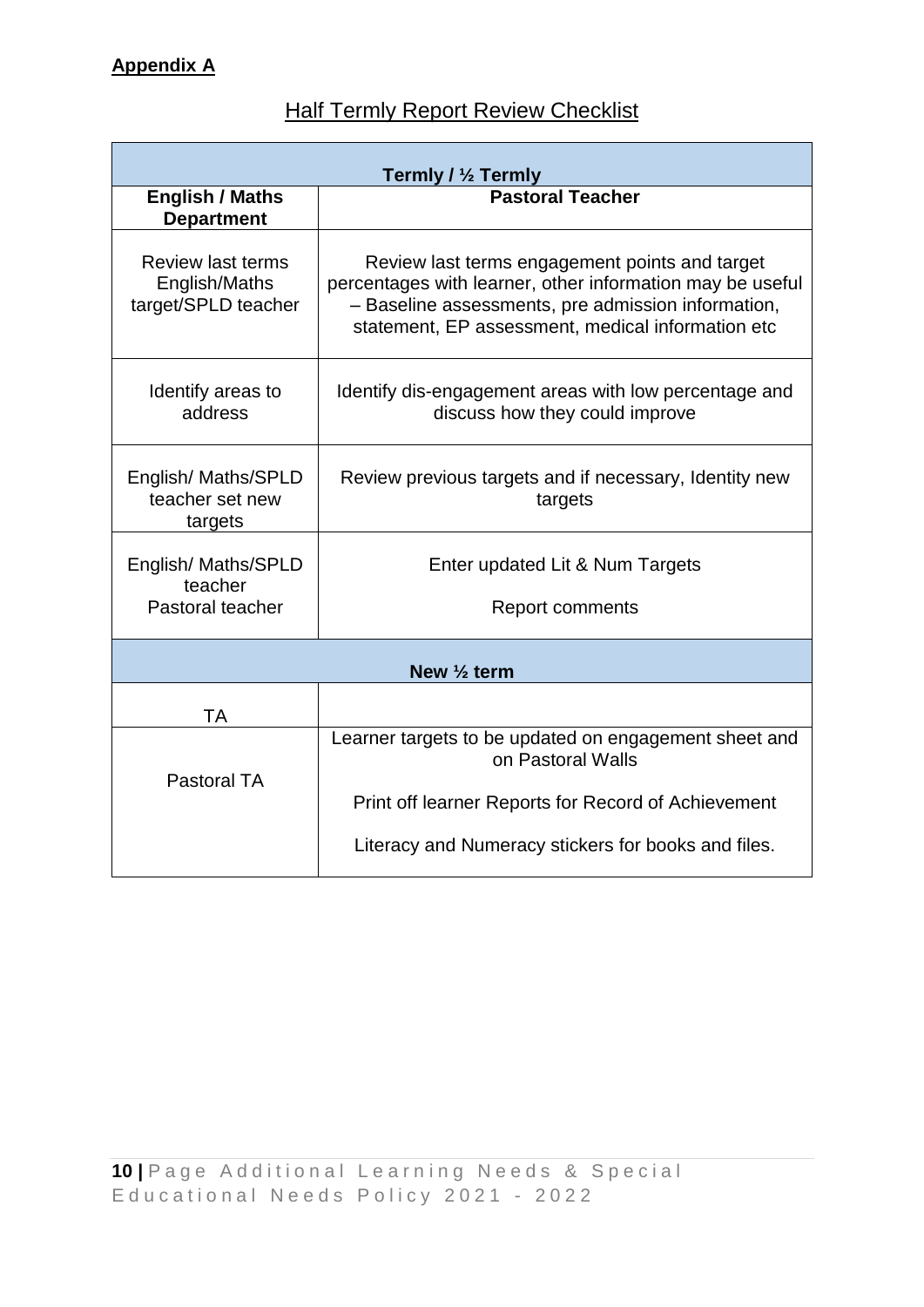

**11** | Page Additional Learning Needs & Special Educational Needs Policy 2021 -2 0 2 2